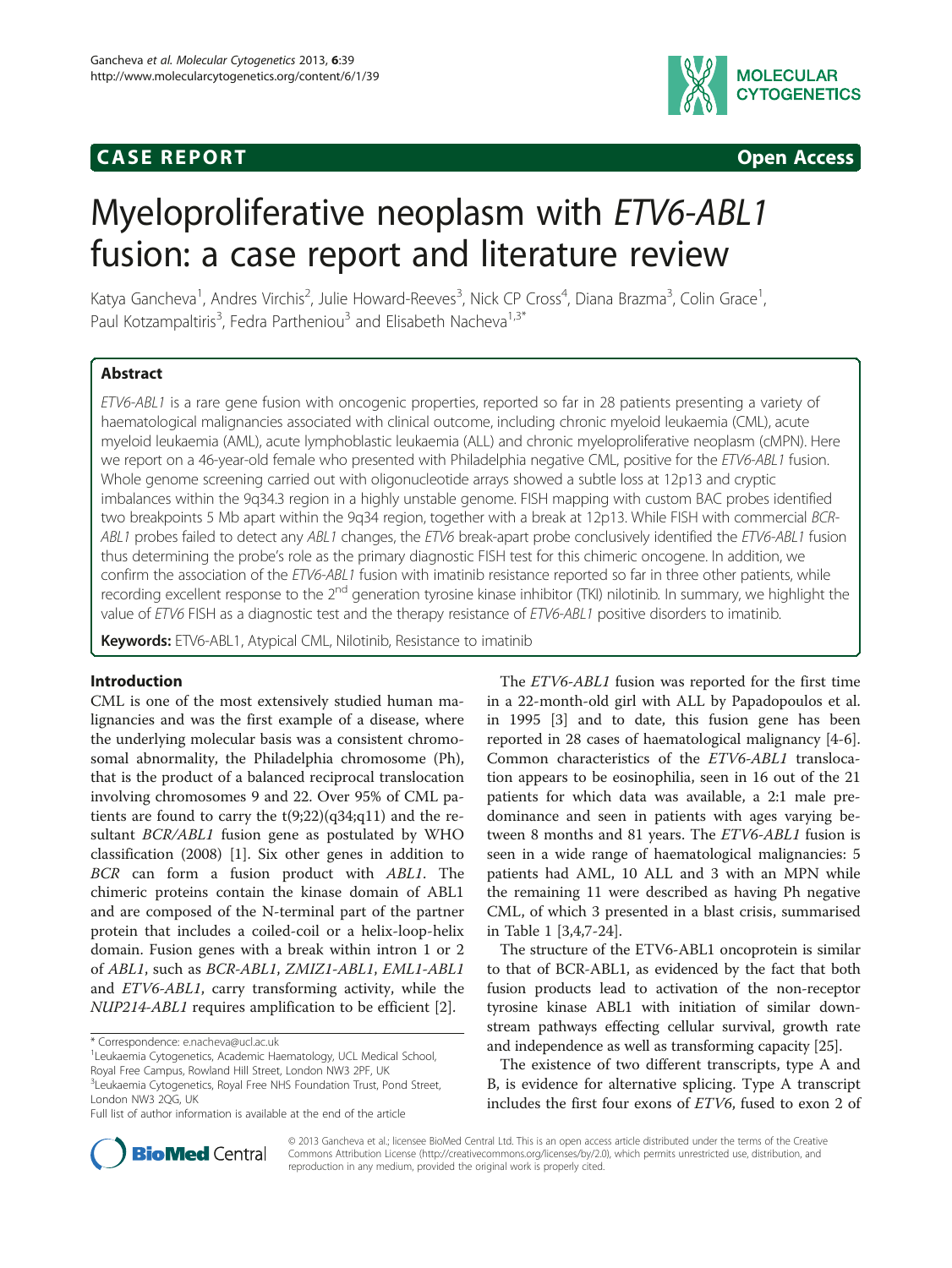<span id="page-1-0"></span>

|--|

| No                | Dg                     |    | Sex Age         |           | <b>TKI Outcome</b>     | Eosinophilia Transcript G banding | type |                                                           | FISH/ETV6                      | FISH/ABL1             | Genome<br>features      | Reference                                         |
|-------------------|------------------------|----|-----------------|-----------|------------------------|-----------------------------------|------|-----------------------------------------------------------|--------------------------------|-----------------------|-------------------------|---------------------------------------------------|
|                   | ALL                    | F. | $22 \text{ mo}$ | <b>No</b> | Died                   |                                   | A    | na                                                        | na                             | na                    | na                      | Papadopoulos et al, 1995 Cancer Research [3]      |
| 2                 | AML-M6                 | M  | 81              | No        | Died                   |                                   | B    | t(9;12;14)(q34;p13;q22)/<br>complex karyotype             | na                             | na                    | na                      | Golub et al., 1996 Mol & Cellular Biology [7]     |
| 3                 | <b>CML</b><br>atypical | na | 49              | No        | Died                   | Yes                               | B    | na                                                        | na                             | na                    | na                      | Brunel et al., 1995 Leukemia [8]                  |
| 4                 | <b>CML</b>             | М  | 32              | No        | $CR$ ( $>3Y$ )         | Yes                               | B    | 46, XY, t(12; 14) (p12; q11-13) 5'ETV6 on 9q34            |                                | ABL1 3'/5' on<br>9q34 | na                      | Andreasson et al., 1997 Genes, Chrom & Ca [9]     |
| 5                 | <b>CML</b>             | M  | 59              | No        | Died                   | Yes                               | А,   | 46, XY, del(6)(p21), ?t(9;12) 5'ETV6 on 9q34<br>(q34;p12) |                                | ABL1 3'/5' on<br>9q34 | na                      | Van Limbergen et al., 2001 Genes, Chrom & Ca [10] |
| 6                 | T/ALL                  | M  | $\overline{4}$  | No        | Died                   | Yes                               | A,B  | 47, XXYc, del(6) (q15q23)                                 | 5'ETV6 on 9q34                 | ABL1 3'/5' on<br>9q34 | na                      | Van Limbergen et al., 2001 Genes, Chrom & Ca [10] |
| 7                 | AML-M6/<br>CML/MBC     | M  | 38              | Yes       | Died                   | na                                | A,B  | 46, XY                                                    | na                             | 3'ABL1 on 12p         | karyotype<br>evolution  | O'Brien et al., 2002 Blood [11]                   |
| 8                 | <b>CML</b>             | M  | 53              | No        | $CR$ ( $>6$ Y)         | Yes                               | A,B  | 46, XY                                                    | na                             | ABL1 3'/5' on<br>9q34 | na                      | Lin et al., 2002 Leukemia [12]                    |
| 9                 | <b>CML</b>             | F  | 44              | Yes       | $CR$ ( $>6$ M)         | Yes                               |      | 46, XX, t(9; 12) (q34; p13)                               | 5'-3'ETV6 on<br>9q34           | ABL1 3'/5' on<br>9q34 | na                      | Keung et al., 2002 Ca Gen & Cytogen [13]          |
| 10                | AML-M1                 | M  | 29              | No.       | CR (>20 M<br>post SCT) | Yes                               | А    | 46, XY, t(8; 12) (p21; p13)                               | 5'ETV6 on 8p21                 | 3'ABL1 on 8p21 na     |                         | La Starza et al., 2002 Haematologica [14]         |
| 11                | AML-M1<br>post RAEB    | M  | 48              | <b>No</b> | Died                   | Yes                               | Β    | 46, XY, t(9; 12) (q34; p13)                               | na                             | 3'ABL1 on 12p         | karyotype<br>evolution  | La Starza et al., 2002 Haematologica [14]         |
| $12 \overline{ }$ | CML-MBC                | M  | 36              | Yes       | Died                   | Yes                               | B    | 45, XY-7, t(9; 12) (q34; q 13)                            | na                             | 3'ABL1 on 12p         | karyotype<br>evolution  | Barbouti et al., 2003 Br J Haematol [15]          |
| 13                | CML-LBC                | M  | 72              | Yes       | CR (>12 M)             | na                                | Β    | 46, XY, t(12; 17)<br>(p11.2p11.2)                         | 5'ETV6 on 17p                  | 3'ABL1 on 17p         |                         | Tirado et al., 2005 Ca Gen & Cytogen [16]         |
| 14                | <b>CMPN</b>            | F  | 65              | No        | Died                   | Yes                               | A,B  | 46, XX , t(5; 9) (q13; q34)                               | na                             | 3'ABL1 on 12p         | karyotype<br>evolution  | Meyer-Monard et al., 2005 Leukemia [17]           |
| 15                | <b>CMPN</b>            | M  | 57              | No.       | CR (>15Y)              | Yes                               | na   | 46.XY                                                     | na                             | 3'ABL1 on 12p         | na                      | Mozziconacci et al., 2007 Amer J of Haematol [18] |
| 16                | ALL                    | M  | 30              |           | Died                   |                                   | A,B  | 45, XY, del(1)(q42), -9, -13,<br>add(16)(p1?3),+mar       | na                             | 3'ABL1 on 12p         | p16 loss                | Baeumler et al., 2008 Ca Gen & Cytogen [19]       |
| 17                | <b>CML</b>             | F  | 24              | Yes       | $CR$ ( $>7$ M)         | Yes                               | Α    | 46, XX                                                    | 5'ETV6 on 9q34                 | ABL1 3'/5' on<br>9q34 | loss ASS-ABL<br>1 exon1 | Kawamata et al., 2008 Genes, Chrom & Ca [20]      |
| 18                | <b>CMPN</b>            | F  | 61              |           | Yes $CR$ $(>3)$        | Yes                               | na   | 46, XX                                                    | 5'-3'ETV6 on 12p               | 3'ABL1 on 12p         | na                      | Nand et al., 2009 Leuk Research [21]              |
| 19                | <b>CML</b><br>atypical | M  | 79              |           | Yes Died               | Yes                               | na   | 46.XY                                                     | 5'-3'ETV6 on 12p 3'ABL1 on 12p |                       | na                      | Kelly et al., 2009 Ca Gen & Cytogen [22]          |
| 20                | ALL                    | F. | 33              |           | Died                   | <b>No</b>                         | A,B  | 46, XY, der(1)t(1;?)                                      | na                             | normal                | p16/p15 loss            | Zuna et al., 2010 Genes, Chrom & Ca [4]           |
| 21                | ALL                    | M  | 5               | No        | $CR$ ( $>24$ M)        | Yes                               | A,B  | 46, XY                                                    | na                             | 3'ABL1 on 12p         | p16/p15 loss            | Zuna et al., 2010 Genes, Chrom & Ca [4]           |
| 22                | ALL                    | M  | 8 mo            |           | Yes Died               | No                                | A,B  | 46, XX, t(8; 9; 12)<br>(p12; q34; p13)                    | na                             | 3'ABL1 on 12p         | na                      | Zuna et al., 2010 Genes, Chrom & Ca [4]           |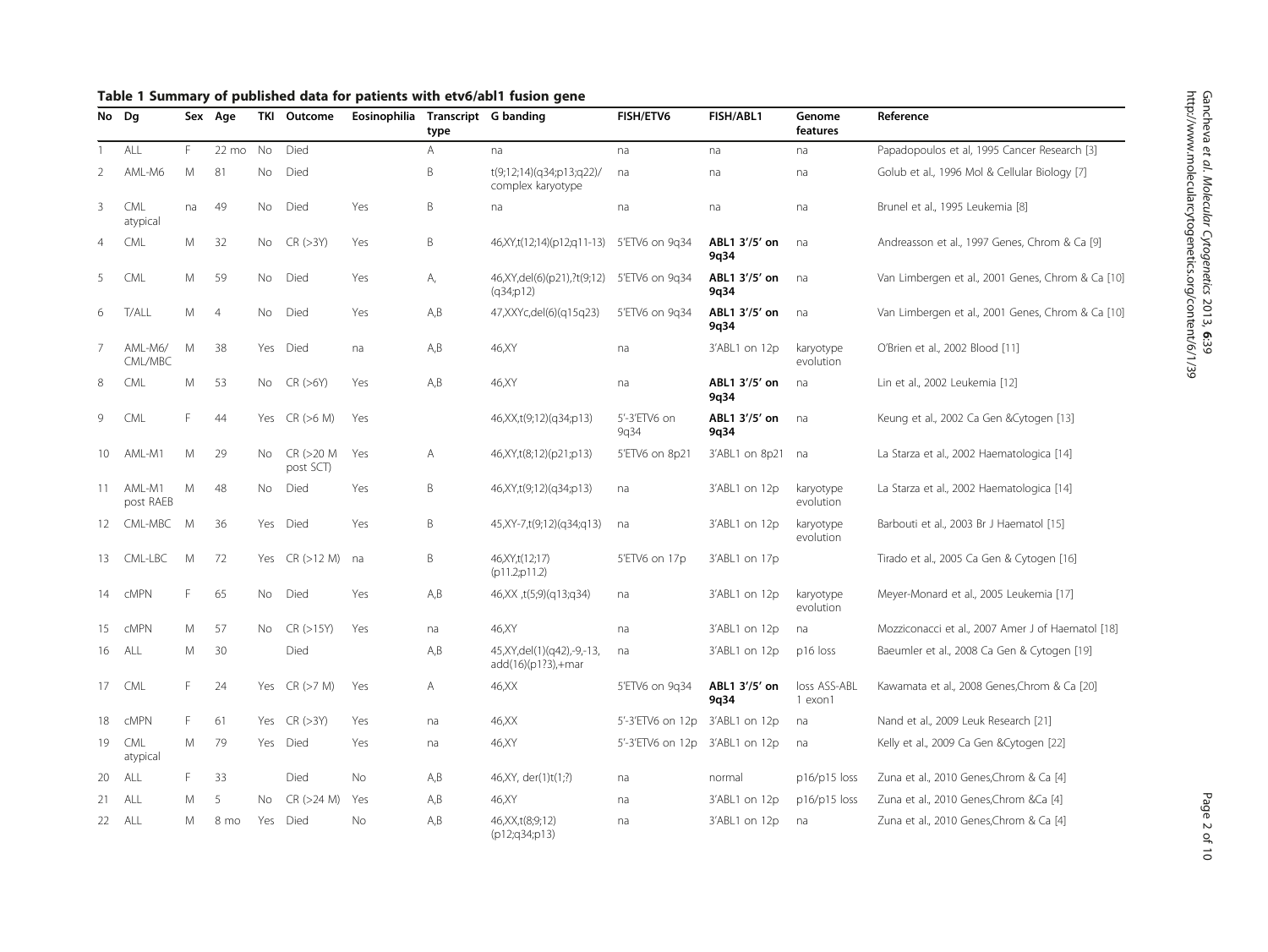|  | Table 1 Summary of published data for patients with etv6/abl1 fusion gene (Continued) |  |  |  |  |  |  |  |  |
|--|---------------------------------------------------------------------------------------|--|--|--|--|--|--|--|--|
|--|---------------------------------------------------------------------------------------|--|--|--|--|--|--|--|--|

|    | 23 ALL       |    | 8  | Yes       | $CR( > 10 M)$ na |           | A,B | 46.XX                                             | na                             | 3'ABL1 on 12p? na     |                                                         | Malone A et al., 2010 Br J Haematol [6]     |
|----|--------------|----|----|-----------|------------------|-----------|-----|---------------------------------------------------|--------------------------------|-----------------------|---------------------------------------------------------|---------------------------------------------|
| 24 | <b>CML</b>   | M  | 36 | Yes       | CR(>5Y)          | No        |     | 46, XY, t(9; 12) (q34; p13)                       | na                             | 3'ABL1 on 12p         | normal UTX.<br>ASXL1, EZH2,<br><b>TET2 &amp; IDH1/2</b> | Perna et al., 2011 Haematologica [24]       |
| 25 | T/ALL        | na | na | na        | na.              | na        | na  | na                                                | na                             | na                    | na                                                      | Zhou et al., 2012 Annual Haematology [5]    |
| 26 | T/ALL        | na | na | na.       | na               | na        | na  | na                                                | na                             | na                    | na                                                      | Zhou et al., 2012 Annual Haematology [5]    |
| 27 | AML          | M  | 52 | <b>No</b> | Died             | Yes       | B   | 46, XY [20]                                       | 5'-3'ETV6 on 12p 3'ABL1 on 12p |                       | normal FLT3.<br>cKit & NPM1                             | Park J et al., 2013 Acta Haematologica [23] |
| 28 | <b>B/ALL</b> | F. | 25 | No.       | Died             | <b>No</b> | A,B | 46, XX, del (9) (p22),<br>der(10)t(9;10)(q22;p15) | 5'-3'ETV6 on 12p 3'ABL1 on 12p |                       | na                                                      | Park J et al., 2013 Acta Haematologica [23] |
| 29 | CML          |    | 52 | Yes       | $CR > 12$ M      | Yes       | A,B | 46, XX, t(9; 12) (q34; p13)                       | 5'ETV6 on 9q34                 | ABL1 3'/5' on<br>9q34 | 37 CNAs                                                 | Current study                               |

Abbreviations: ALL Acute lymphoblastic leukemia, AML Acute myeloid leukemia, CML Chronic myeloid leukemia, MPN Myeloproliferative disease, MBC Myeloid blast crisis, LBC Lymphoid blast crisis, F Female, M male, CR Cytogenetic remission, Na not available, CNAs Copy number aberrations.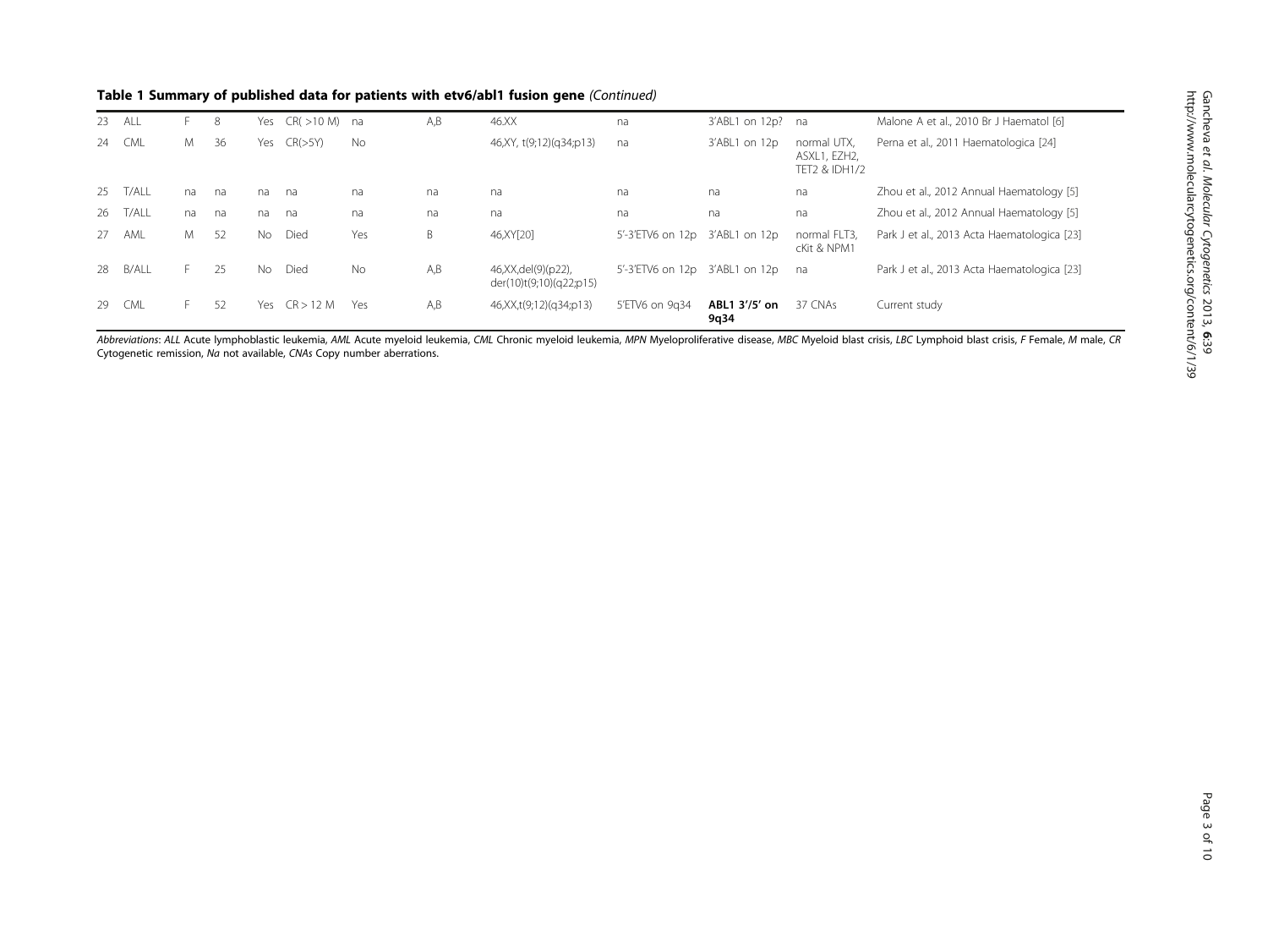ABL1, while type B includes exons 1 to 5 of ETV6 fused to ABL1 exon 2. The difference between the two transcripts at protein level is the presence or absence of a direct binding site for the SH2 domain of the GRB2. Million et al [\[26](#page-8-0)] showed that the GRB2 binding site in the ETV6-ABL1 product has several functions - from activation of the GAB2, PI3-kinase, and ERK-MAPK pathways to transformation of fibroblasts and B-lymphoid cells all of which are required for efficient induction of CML-like MPN. Furthermore, they demonstrated that the absence of ETV6 exon 5 leads to a slightly lower tyrosine kinase activity of the type A ETV6-ABL1 protein, although both kinases are as catalytically active as is the BCR-ABL1 product.

Since the *ETV6* and *ABL1* genes have an opposite orientation to the chromosome centromere, the formation of a fusion requires at least three chromosomal breaks to be generated [[2\]](#page-8-0). This could be the reason for the well-documented low incidence of ETV6-ABL1 fusion cases. Furthermore little is known regarding the effect of treatment with tyrosine kinase inhibitors on ETV6-ABL1 fusion positive haematological conditions.

Here we report a female patient, who presented with Philadelphia negative CML and  $t(9;12)(q34;p13)$  as a sole bone marrow karyotype abnormality leading to ETV6- ABL1 fusion formation. Located on  $der(9)t(9;12)$ , this fusion oncogene is shown to result from multiple events within a 5.6 Mb region at 9q34.12-q34.3, which escapes detection by commercial BCR-ABL1 FISH probes. Importantly, full cytogenetic and molecular remission was achieved only after second generation TKI treatment thus associating the ETV6-ABL1 fusion with TKI resistance.

## Case report

In August 2011 a 46-year-old female presented with fatigue, a leucocytosis and thrombocytosis. Blood film examination was suggestive for CML with a neutrophilia, myelocyte peak, basophilia and also of note a eosinophilia of 2.5  $\times$  10<sup>9</sup>/l. The aspirate morphology reported myeloid hyperplasia with reduced erythropoiesis, and increased eosinophilic and basophilic precursors. Histopathology reported a myeloproliferative neoplasm suggestive for CML chronic phase, with a markedly hypercellular bone marrow and myeloid hyperplasia with a left shift and loss of normal architecture. Erythroid activity was markedly reduced - only scattered CD71 positive cells were present. CD34 and CD117 show less than 5% blasts. G-banding identified a balanced  $t(9;12)(q34;p13)$  in 10/10 metaphases and interphase FISH was positive in 92% of cells analysed. RT-PCR revealed the presence of ETV6-ABL1 fusion mRNA, while BCR-ABL1 was not detected. Such cases are not adequately covered by the WHO classification of myeloproliferative disorders and could be categorized as a ? CML variant.

Imatinib therapy achieved a complete haematological response (CHR) after 4 weeks and at 3 months, interphase FISH on the peripheral blood was positive in 37/ 200 cell (18.5%). At 5 months thrombocytosis had recurred with the reappearance of a mild neutrophilia, basophilia and eosinophilia at 6 months. FISH analysis was positive in both interphase (50/200) and metaphase (6/ 20) cells and residual disease was confirmed by nested RT-PCR. She was switched to nilotinib, once again achieving a CHR after 4 weeks, and a complete cytogenetic response (CCyR) at 3 months. Major molecular response (MMR) was also achieved and in the subsequent specimens taken at 10, 12 and 18 months, ETV6-ABL1 mRNA was no longer detectable with nested RT-PCR. Both CCyR and MMR are sustained to date 22 months from diagnosis.

## **Methods**

#### (i) Cell Culture and chromosome studies

Bone marrow (BM) and peripheral blood (PB) cell samples were cultured in RPMI medium following routine protocols as previously described [[11\]](#page-8-0). High-resolution chromosome banding analysis was carried out and ISCN 2013 nomenclature was used to describe chromosome abnormalities [\[18\]](#page-8-0).

#### (ii) FISH and molecular cytogenetic analysis

Fluorescence in situ hybridization (FISH) investigations were performed using commercially available BCR-ABL1 probes (dual fusion probe, Vysis, USA) and ETV6 (breakapart probe Vysis, USA). Chromosome mapping of the 9q34 regions was carried out with a range of BAC clones (BACPAC Resources, USA). For disease monitoring a double fusion dual colour FISH probe was made with BAC clones covering the regions of ABL1 (RP11-57C19 and RP11-83 J21), ETV6 (RP11-356 K6, RP11-418C2 and RP11-639O1) and NOTCH1 (RP11-707O3 and RP11-678D10) genes.

#### (iii) RT-PCR

Total RNA was extracted from the cell culture using Trizol reagent (Life Technologies, USA). Purified RNA was reverse transcribed, quality controlled and tested for BCR-ABL1 as described previously [\[27\]](#page-8-0) ETV6-ABL1 was amplified in pretreatment samples by single step PCR using primers Tel3F2 (5'-CGCTATCGATCTCCTCATTCA-3') and CA3-b: (5'-ACACCATTCCCCATTGTGAT-3'). Two products were amplified, corresponding to a fusion ETV6 exon 4 to *ABL1* exon 2 and *ETV6* exon 5 to *ABL1* exon 2. Remission samples were tested by nested PCR using primers TEL3F: (5'-CTGCTGACCAAAGAGGACTT-3') and CA3-: (5'-TGTTGACTGGCGTGATGTAGTTGC TTGG-3') in the first step and Tel32F2 + CA3-b in the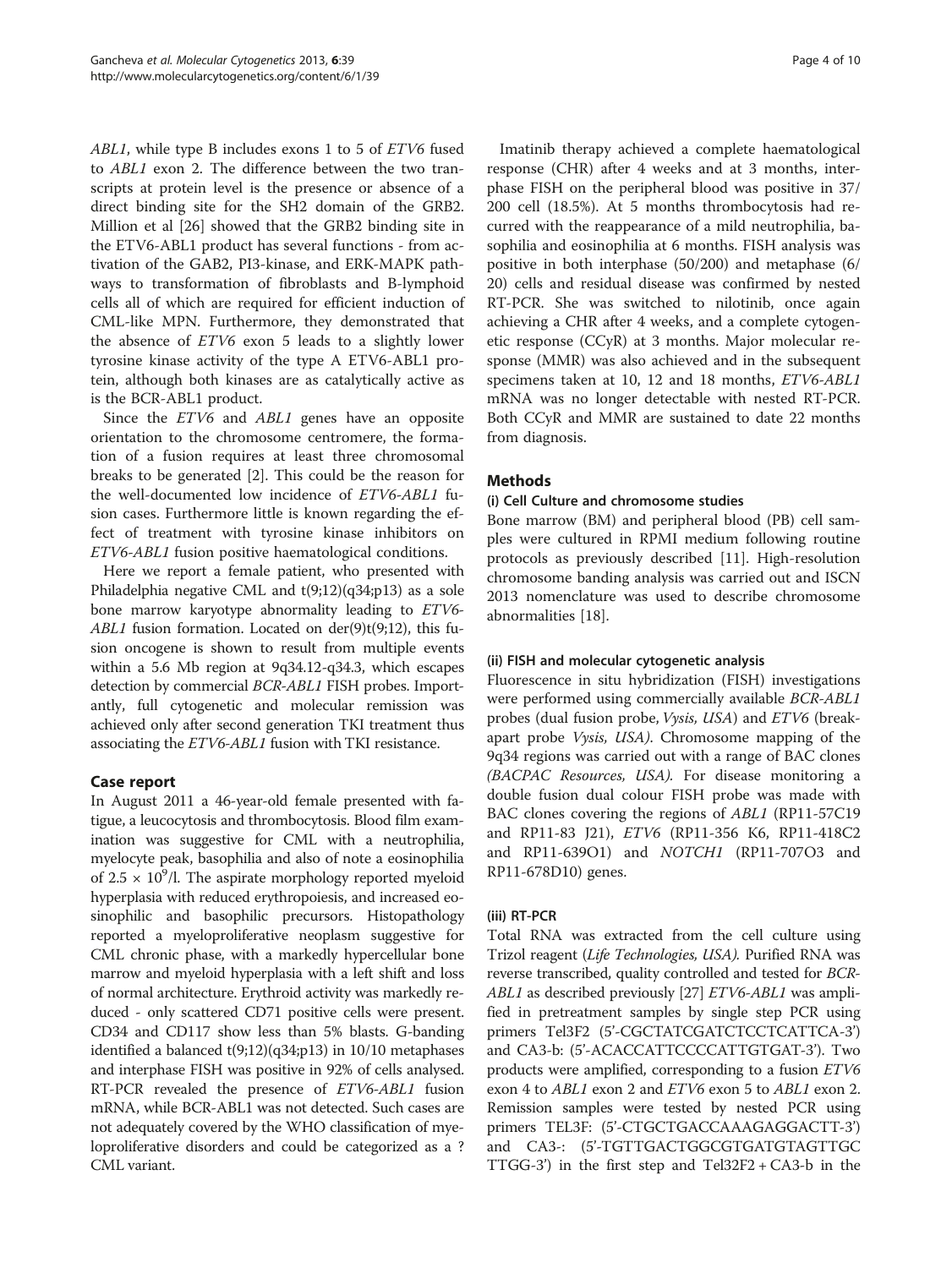<span id="page-4-0"></span>second step. Dilution of pretreatment cDNA into negative control DNA indicated a sensitivity of detection of  $10^{-4}$ .

#### (iv) Array Comparative Genomic Hybridisation (aCGH)

Array CGH analysis was performed with a high-density customised 400 K oligonucleotide platform enriched with probes covering the coding regions of oncogenes (ID 027193, Agilent technologies, USA) following the manufacturer's protocol. In brief, 1500 ng genomic test DNA was hybridised against a reference of a pooled DNA samples collected from PBMC of 6 - 8 disease free individuals (Promega, UK). We used Genomic Workbench v.6 (Agilent technologies, USA) for data analysis as previously [[28](#page-8-0)].

#### Results

#### (i) Philadelphia chromosome and BCR/ABL1 fusion are absent

G banding analysis of bone marrow cultures found both homologues of chromosome 22 intact, but identified a translocation of the long arm of chromosome 9 due to t  $(9;12)(q34;p13)$  (Figure 1a). FISH analysis using a dual fusion, dual colour BCR-ABL1 probe (Vysis) confirmed the absence of a fusion gene and hence the Philadelphia chromosome. However, some 21% of the interphase BM

cells were found to harbour a third, albeit significantly smaller, ABL1 signal found to be absent from the metaphases. The ABL1 part of the D-FISH probe is 650 Kb long and any break upstream of exon 2 would result in two different in size segments. The proximal fragment covering the  $ASS - ABL1$  exon 2 region is larger ( $\sim 500$ ) Kb) and will remain on der(9)t(9;12). However, the FISH signal from the smaller distal segment  $(\sim 150 \text{ Kb})$ encompassing ABL1 exon 2 to 11 was not found on the der(12)t(9;12) chromosome as expected, although detected in some of the interphase cells (Figure 1b).

## (ii) Formation of the ETV6-ABL fusion at der (9)t(9;12) (q34;p13)

A commercial ETV6 break-apart probe (Vysis) yielded a split signal located on  $der(9)t(9;12)$  in all dividing and 92% of the interphase BM cells demonstrating the rearrangement (Figure 1c). RT-PCR using published primers identified both type A and B transcripts of the ETV6-ABL1 fusion thus confirming ABL1 involvement [[10\]](#page-8-0). However, such transcripts are unlikely to be a direct result of the  $t(9;12)(q34;p13)$  because of the different orientation of the ETV6 and ABL1 genes. Furthermore, extensive research has already shown [[4,10\]](#page-8-0) that the formation of a functional ETV6-ABL1 fusion gene requires



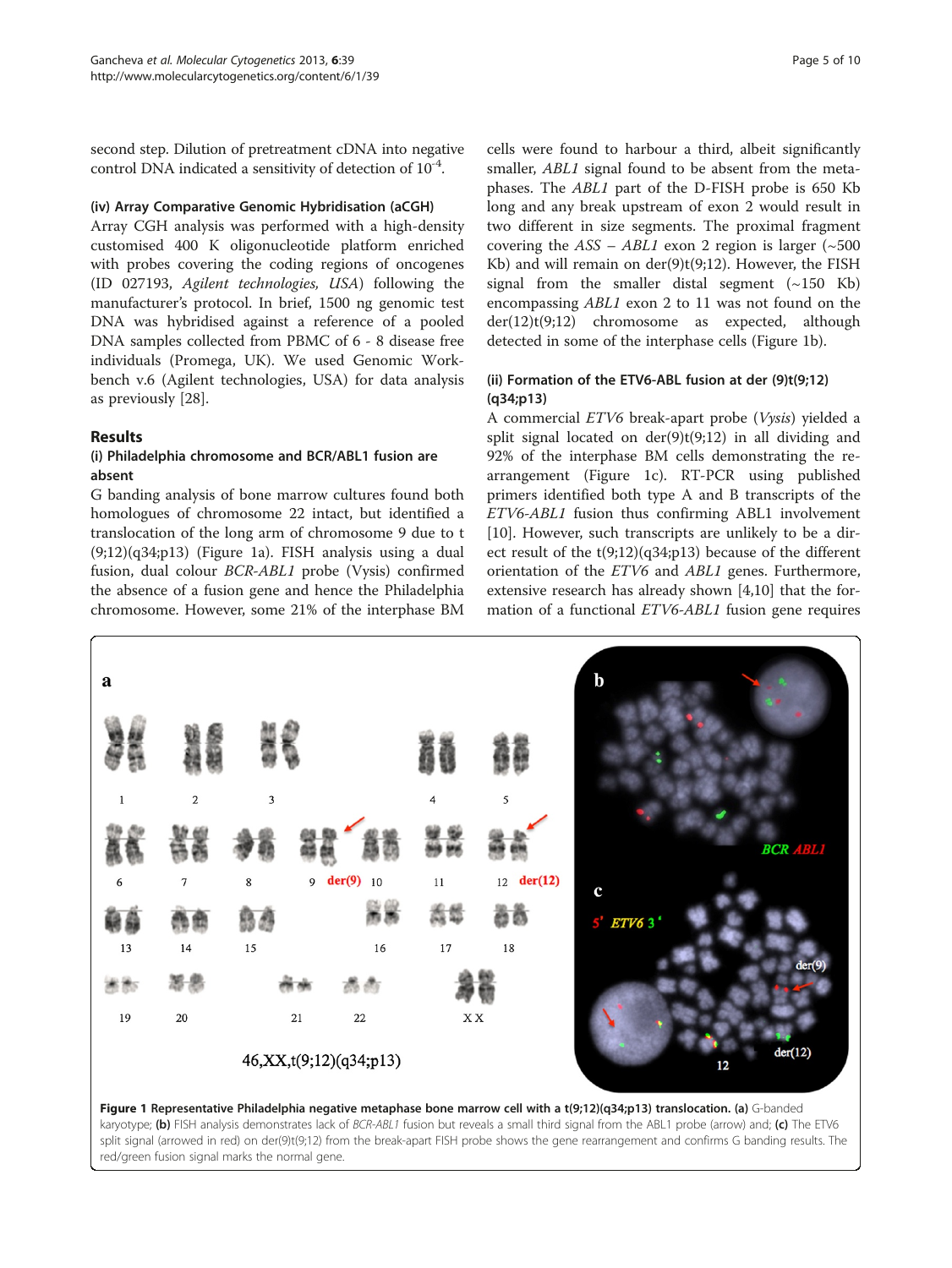<span id="page-5-0"></span>additional genome aberrations. Our failure to detect ABL1 signals on the  $der(12)t(9;12)$  in metaphase cells prompted us to search the 9q34 region by FISH 'walking' for multiple events that could facilitate the formation of the ETV6-ABL1 fusion (Figure 2). We detected a single break within 12p13 region and translocation of the 5' part of the ETV6 gene (exon 1-5) some 40 Kb distal of the NOTCH1 gene (Figure [1](#page-4-0)c). This was shown by the presence of the BAC RP11-707O3 on der(9)t(9;12), while the distally located RP11-678D10 is moved to der(12)t (9;12). This FISH signal pattern suggests that  $ETV6$ exons 1 - 5 sequences are located distally to ABL1 (Figure 2, Additional files [1](#page-8-0) & [2\)](#page-8-0). Indeed the ABL1 gene appears unaffected since FISH analysis of dividing cells shows both BAC clones that encompass the entire gene (i.e. RP11- 57C19 and RP11-83 J21) within the 9q34 region of der (9)t(9;12). In contrast, FISH using either custom 9q34 BAC clones or commercial BCR-ABL1 probes on interphase cells where the chromatin is less condensed allowing the discrimination of closely spaced DNA probes, revealed a third ABL1 signal indicating breakage. The application of a cocktail of BAC clones in a three colour FISH experiment covering all relevant breakpoints in 12p13, 9q34.12 and 9q34.3, showed that in interphase cells the ETV6-ABL1 fusion is a considerable distance away from the proximal part of ABL1 (exon 1b-2) and the neighbouring NOTCH1 gene (Figure [3](#page-6-0), arrows), while in metaphase cells their discrimination is impossible. The ETV6-ABL1 fusion (both type A and type B transcripts) was confirmed by the RT-PCR and shown to occur after the break in the exon 1a-2 region of ABL1 and exon 5 of ETV6 as expected. Whole genome scanning using oligonucleotide arrays revealed a total of 37 cryptic copy number aberrations (CNAs), mostly (24/37) gains (Additional file [3](#page-8-0)). A cluster of CNAs was found within 9q33-qter including extra copy of the DAB2IP (a tumour suppressor gene with a recognised role in breast and prostate cancer) and within the regions flanking NOTCH1. A cryptic 140 bp loss at chr12: 12,045,340 – 12,045,484 was found at the breakpoint in the ETV6 gene (arrowed in Additional file [3](#page-8-0)). Other affected genome sites include the TNK2 gene at



map of the BAC clones used for FISH analysis. Red arrows indicate breakpoint positions in 9q34.12, 9q34.3 and 12p13.2; (b) Exons 2-11 of the ABL1 (RP11-83 J21 in red) on der(9)t(9;12) co-localizing with the 5' part of the ETV6 gene (RP11-418C2 in green) and (c) The break at 9q34.3, 5.63 Mb distal to ABL1, is flanked proximally by RP11-707O3 (green) which houses the NOTCH1 gene and remains in der(9)t(9;12) and distally by RP11-678D10 (red) which has moved to der(12)t(9;12) (arrowed).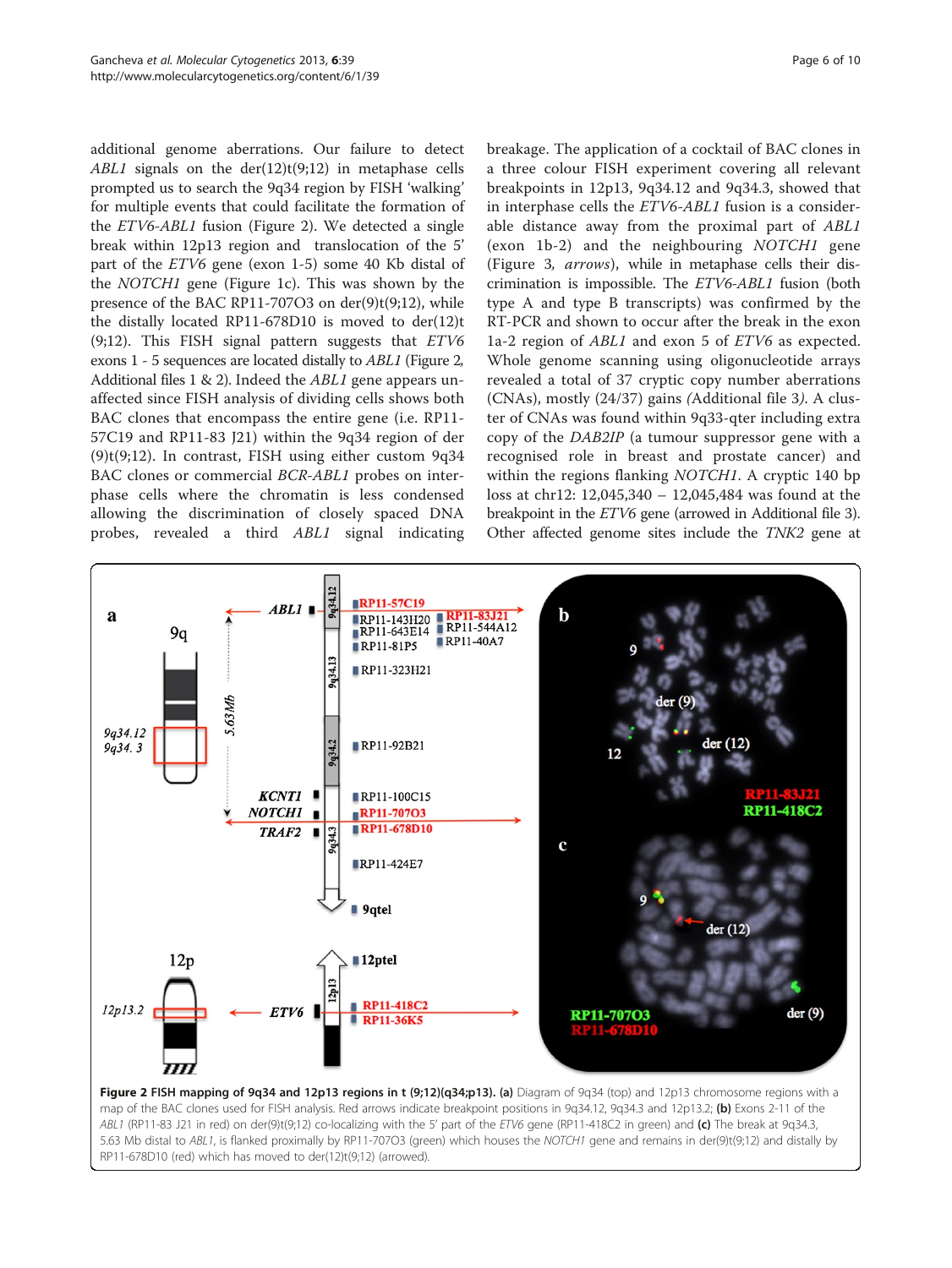<span id="page-6-0"></span> $3q29$ ,  $\sim$ 3 Mb gain at 8q24.3 that involves TOP1MT and MAPK15 genes among others and extra copies of the MLL gene at 11q23 as well as MLLT1 at 19p13. Among the loci found deleted are transcription co-activator gene CREBBP at 16p13.3 and CBFb at 16q22 (Additional file [3\)](#page-8-0). It is noteworthy that only 2 of the 37 CNAs in this molecular karyotype are reported polymorphic imbalances, the rest represent cryptic secondary changes indicative of genome instability.

## **Discussion**

ETV6 is one of the six genes known to form fusion chimeric transcripts with ABL1. As a rule, the fusion gene results from joining the 3'sequences of ABL1 with the 5' end of the partner genes. While most of these fusion genes are associated with a specific type of leukaemia, BCR-ABL1 and ETV6-ABL1 are found in a wide spectrum of clinically and morphologically different malignant blood conditions [\[2](#page-8-0)]. In spite of their heterogeneity these conditions are likely to share a common progenitor cell, the pluripotent stem cell, since both chimeric genes activate similar transduction pathways with similar transforming activity [\[29](#page-9-0)].

The ETV6-ABL1 fusion gene is a truly rare event. So far there are 29 cases including the present study published after the first report in 1995 by Papadopoulos et al. (summarised in Table [1](#page-1-0)). The rarity of this fusion is due to the opposite transcriptional orientation of the two genes relative to the centromeres, which would require at least two events to form an in-frame fusion transcript. It is therefore not a surprise that the

chromosome rearrangement producing the fusion gene often remains hidden. Perhaps the ETV6-ABL1 fusion is not as rare as the literature suggests since there are no satisfactory commercial FISH probes available for the detection of the ETV6-ABL1 fusion. In dividing cells with  $t(9;12)(q34;p13)$ , the dual colour/dual probe  $BCR/$ ABL1 set (D-FISH) should indicate an ABL1 rearrangement by producing a third ABL signal on der(12) while BCR remains intact (Figure [1b](#page-4-0)). Unfortunately this abnormal signal pattern was not seen in metaphase cells in nearly a third of cases (27%) where both parts of the rearranged ABL1 remain within the 9q34/qter (Table [1](#page-1-0)). The situation is worse in interphase cells where the third signal may remain unaccounted for due to its small size as illustrated in our case and seen in a further 6 reports with ETV6-ABL1 fusion (Table [1\)](#page-1-0). Analysts using widely available BCR-ABL1 commercial assays on interphase cells may regard the disproportionately small third signal from the ABL1 probe as 'noise'. In contrast, FISH with the ETV6 break-apart (BA) probe will produce a split (third) signal at the der(9) chromosome that is easy to detect in interphase cells of fusion carriers (see Figure [2](#page-5-0)c). Therefore FISH screening with ETV6 (BA) probe of samples suspected for CML but negative for BCR-ABL1 rearrangement by FISH, provides a reliable way to reassess the 'rarity' of this fusion gene. Indeed two recent studies [[4,5](#page-8-0)] have indicated that the incidence of ETV6-ABL1 fusion transcript may well be around 1%, thus confirming our concerns that the occurrence of this translocation in haematological diseases is underestimated.



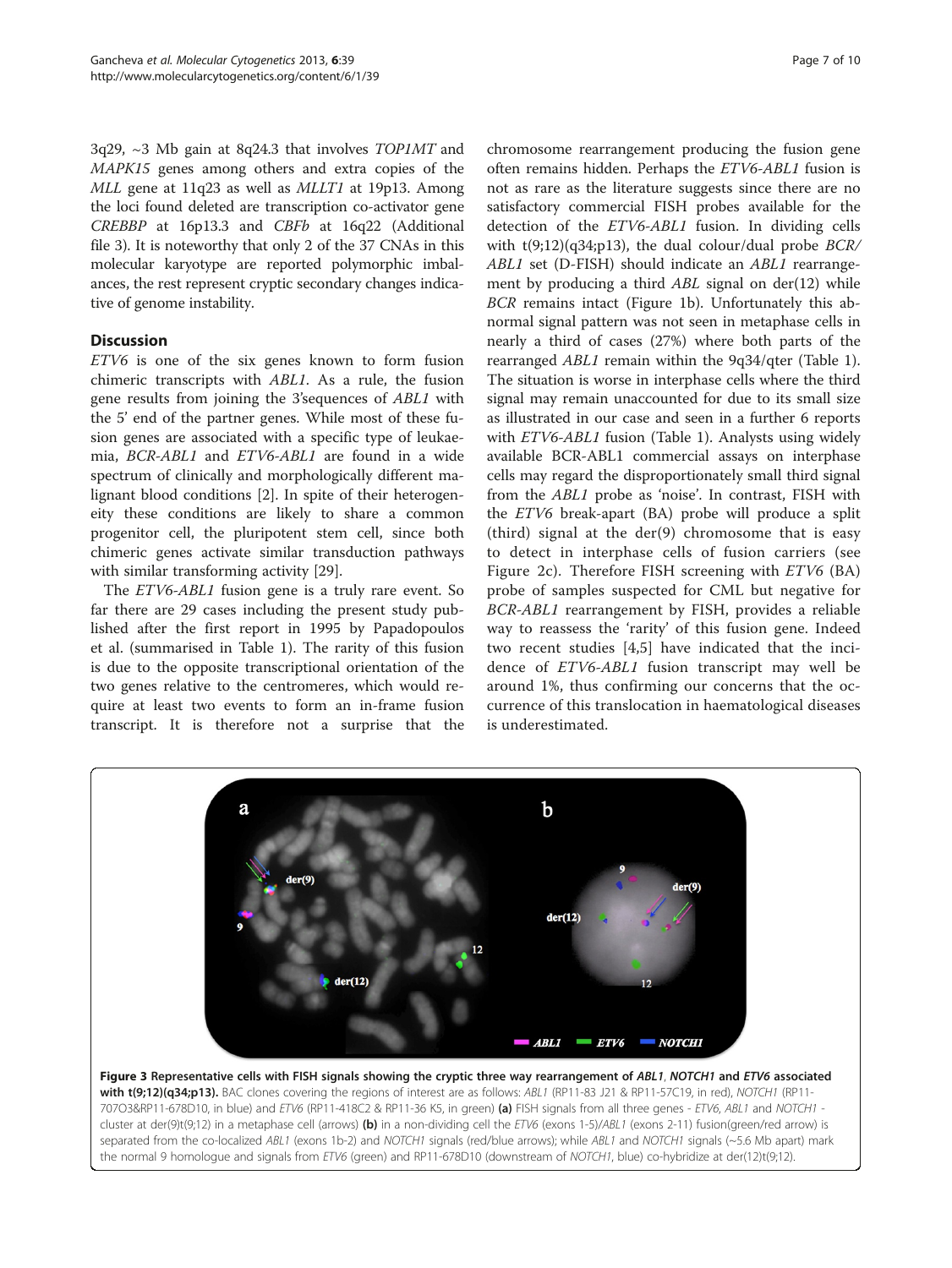There are few descriptions in the literature of in-frame fusion products involving genes with different orientations. As a rule, formation of these fusion genes is associated with more than one event and more than the two breaks that are necessary for a classical reciprocal translocation. For example, Van Limbergen and colleagues [[10\]](#page-8-0) suggested two alternative mechanism. Our findings support a complex model (see Figure 4) that incorporates some of the suggested changes and highlight the fact that the  $ETV6-ABL1$  fusion resides on der(9)t(9;12) in nearly a third of the cases thus rendering FISH with ABL1 probes unfit for purpose.

Million et al. [[30](#page-9-0)] demonstrated a striking similarity between the ETV6-ABL1 and BCR-ABL1 induced leukaemia in mouse models, the only difference being the latency period. They found that the ETV6-ABL1 fusion protein is significantly more active compared to the p210 BCR-ABL1. Importantly, both fusion proteins were shown to have similar helix-loop-helix domains, which is fused to the kinase domain of ABL1 and implicated in protein oligomerisation process [\[31](#page-9-0)]. Indeed ETV6-ABL1 positive patients respond to treatment with tyrosine kinase inhibitors (TKI) as expected. Kawamata et al., reported a favourable response to imatinib in chronic phase CML with normal karyotype and ETV6-ABL1 [\[20](#page-8-0)]. However,

the inhibitory effect of imatinib was short lived and unable to induce a complete remission in two further CML cases [[13,15](#page-8-0)]. Similarly, Nand et al., [\[21\]](#page-8-0) reported an ETV6-ABL1 fusion positive patient with a myeloproliferative disorder who developed morphologic and cytogenetic relapse after 17 months on imatinib but achieved complete remission on a second second-generation TKI (nilotinib). After an initial haematological response to imatinib 400 mg daily our patient, who presented with typical chronic phase CML and  $t(9;12)(q34;p13)$  as sole karyotype abnormality, progressed at 3 months; whereas nilotinib achieved a prompt CCyR, followed by an MMR 16 months after diagnosis, which is sustained to date. The mechanism of the imatinib resistance reported here and by others is still unexplained. Although the long-term response to second generation TKIs remains to be determined, their implementation as first line therapy in  $ETV6-ABLI$  (+) disorders is well supported.

#### Conclusion

In summary, we highlight two main features of ETV6- ABL1 positive disorders: firstly, the diagnostic value of FISH with the ETV6 (BA) probe and secondly, while this chimeric oncogene is associated with poor long term

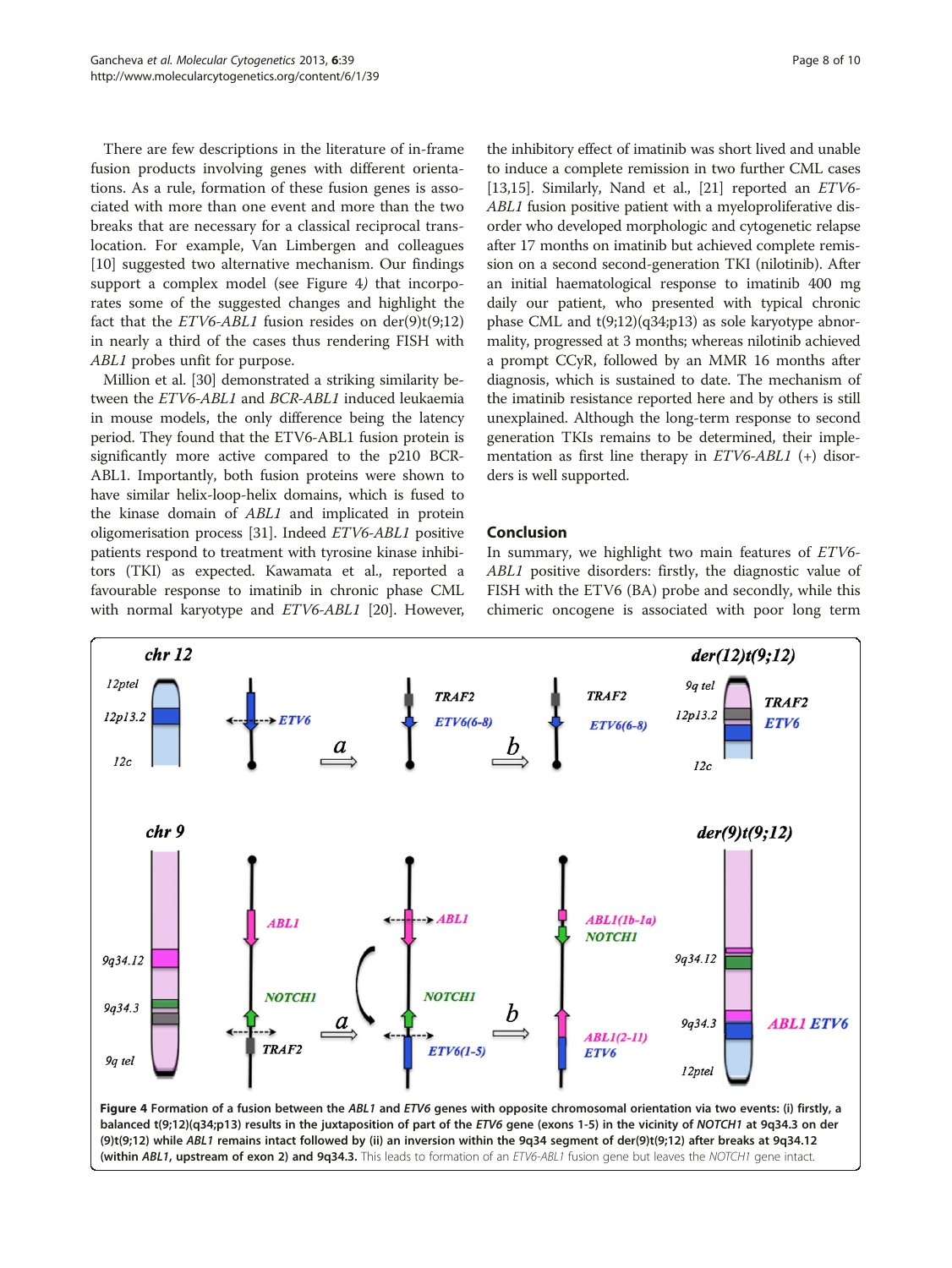<span id="page-8-0"></span>response to imatinib, our patient achieved a sustained response to nilotinib.

#### Consent

Written informed consent was obtained from the patient for publication of this Case Report and any accompanying images. A copy of the written consent is available for review by the Editor-in-Chief of this journal.

#### Additional files

[Additional file 1: Table S1.](http://www.biomedcentral.com/content/supplementary/1755-8166-6-39-S1.pdf) Addresses of the BAC clones.

[Additional file 2: Table S2.](http://www.biomedcentral.com/content/supplementary/1755-8166-6-39-S2.pdf) Gene addresses

[Additional file 3: Figure S1.](http://www.biomedcentral.com/content/supplementary/1755-8166-6-39-S3.png) Array CGH results.

#### Competing interests

The authors declare that they have no competing interests.

#### Authors' contributions

KG carried out the molecular genetic studies, participated in the design of the study and drafted the manuscript. AV provided the clinical care and treatment and edited the manuscript. NC carried out the diagnostic RT-PCR analysis and edited the manuscript; JHR, DB, PK and FP carried out the diagnostic G-band and FISH analysis together with response to treatment. CG coordinated the array analysis and edited the manuscript. EN conceived, designed and coordinated the study. All authors read and approved the final manuscript.

#### Author details

<sup>1</sup>Leukaemia Cytogenetics, Academic Haematology, UCL Medical School, Royal Free Campus, Rowland Hill Street, London NW3 2PF, UK. <sup>2</sup>Department of Haematology, Barnet and Chase Farm Hospitals NHS Trust, Barnet Hospital, Wellhouse Lane, Barnet, London, Hertforshire EN2 3DJ, UK. <sup>3</sup>Leukaemia Cytogenetics, Royal Free NHS Foundation Trust, Pond Street, London NW3 2QG, UK. <sup>4</sup>Faculty of Medicine, University of Southampton, Southampton, UK.

#### Received: 28 June 2013 Accepted: 20 August 2013 Published: 20 September 2013

#### References

- Al-Achkar W: A chronic myeloid leukemia case with a unique variant Philadelphia translocation: t(9;22;21)(q34;q11;p12). Oncol Lett 2012, 3(5):1027–1029. Epub 2012 Feb 28.
- 2. De-Braekeleer E, Douet-Guilbert N, Rowe D, Bown N, Morel F, Berthou C, Férec C, De-Braekeleer M: ABL1 fusion genes in hematological malignancies: a review. Eur J Haematol 2011, 86:361–371.
- Papadopoulos P, Ridge SA, Boucher CA, Stocking C, Wiedemann LM: The novel activation of ABL by fusion to an ets-related gene, TEL. Cancer Res 1995, 55:34–38.
- 4. Zuna J, Zaliova M, Muzikova K, Meyer C, Lizcova L, Zemanova Z, Brezinova J, Votava F, Marschalek R, Stary J, Trka J: Acute leukemias with ETV6/ABL1 (TEL/ABL) fusion: poor prognosis and prenatal origin. Genes Chromosomes Cancer 2010, 49:873–884.
- 5. Zhou M-H, Gao L, Jing Y, Xu Y-Y, Ding Y, Wang N, Wang W, Li M-Y, Han X-P, Sun J-Z, Wang L-L, Yu L: Detection of ETV6 gene rearrangements in adult acute lymphoblastic leukemia. Ann Hematol 2012, 91:1235–1243.
- 6. Malone A, Langabeer S, O'Marcaigh A, Storey L, Bacon CL, Smith OP: A doctor(s) dilemma: ETV6-ABL1 positive acute lymphoblastic leukaemia. Br J Haematol 2010, 151:101–102.
- 7. Golub TR, Goga A, Barker GF, Afar DE, McLaughlin J, Bohlander SK, Rowley JD, Witte ON: Oligomerization of the ABL tyrosine kinase by the Ets protein TEL in human leukemia. Mol Cell Biol 1996, 16:4107–4116.
- Brunel V, Sainty D, Costello R, Mozziconacci M-J, Simonetti J, Arnoulet C, Coignet L, Bouabdallah R, Gastaut JA, Gabert J: Translocation of BCR to chromosome 9 in a Philadelphia-negative chronic myeloid leukemia. Cancer Genet Cytogenet 1995, 85:82–84.
- 9. Andreasson P, Johansson B, Carlsson M, Jarlsfelt I, Fioretos T, Mitelman F, Höglund M: BCR/ABL-negative chronic myeloid leukemia with ETV6/ABL fusion. Genes Chromosomes Cancer 1997, 20:299–304.
- 10. Van-Limbergen H, Beverloo HB, van-Drunen E, Janssens A, Hählen K, Poppe B, Van-Roy N, Marynen P, De-Paepe A, Slater R: Molecular cytogenetic and clinical findings in ETV6/ABL1positive leukemia. Genes Chromosomes Cancer 2001, 30:274–282.
- 11. O'Brien SG: Transient response to imatinib mesylate (STI571) in a patient with the ETV6-ABL t (9;12) translocation. Blood 2002, 99:3465–3467.
- 12. Lin H, Guo JQ, Andreeff M, Arlinghaus RB: Detection of dual TEL-ABL transcripts and a Tel-Abl protein containing phosphotyrosine in a chronic myeloid leukemia patient. Leukemia 2002, 16:294.
- 13. Keung YK, Beaty M, Steward W, Jackle B, Pettnati M: Chronic myelocytic leukemia with eosinophilia, t(9;12)(q34;p13), and ETV6-ABL gene rearrangement: case report and review of the literature. Cancer Genet Cytogenet 2002, 138:139–142.
- 14. La-Starza RR, Trubia MM, Testoni NN, Ottaviani EE, Belloni EE, Crescenzi BB, Martelli MM, Flandrin GG, Pelicci PGP, Mecucci CC: Clonal eosinophils are a morphologic hallmark of ETV6/ABL1 positive acute myeloid leukemia. Haematologica 2002, 87:789–794.
- 15. Barbouti A, Ahlgren T, Johansson B, Hoglund M, Lassen C, Turesson I, Mitelman F, Fioretos T: Clinical and genetic studies of ETV6/ABL1-positive chronic myeloid leukaemia in blast crisis treated with imatinib mesylate. Br J Haematol 2003, 122:85–93.
- 16. Tirado C, Sebastian S, Moore J, Gong J, Goodman B: Molecular and cytogenetic characterization of a novel rearrangement involving chromosomes 9, 12, and 17 resulting in ETV6 (TEL) and ABL fusion. Cancer Genet Cytogenet 2005, 157:74–77.
- 17. Meyer-Monard S, Mühlematter D, Streit A, Chase AJ, Gratwohl A, Cross NCP, Jotterand M, Tichelli A: Broad molecular screening of an unclassifiable myeloproliferative disorder reveals an unexpected ETV6/ABL1 fusion transcript. Leukemia 2005, 19:1096–1099.
- 18. Mozziconacci M-J, Sainty D, Chabannon C: A fifteen-year cytogenetic remission following interferon treatment in a patient with an indolent ETV6-ABL positive myeloproliferative syndrome. Am J Hematol 2007, 82:688–689.
- 19. Baeumler J, Szuhai K, Falkenburg JHF, van-Schie MLJ, Ottmann OG, Nijmeijer BA: Establishment and cytogenetic characterization of a human acute lymphoblastic leukemia cell line (ALL-VG) with ETV6/ABL1 rearrangement. Cancer Genet Cytogenet 2008, 185:37–42.
- 20. Kawamata N, Dashti A, Lu D, Miller B, Koeffler HP, Schreck R, Moore S, Ogawa S: Chronic phase of ETV6-ABL1positive CML responds to imatinib. Genes Chromosomes Cancer 2008, 47:919–921.
- 21. Nand R, Bryke C, Kroft SH, Divgi A, Bredeson C, Atallah E: Myeloproliferative disorder with eosinophilia and ETV6–ABL gene rearrangement: Efficacy of second-generation tyrosine kinase inhibitors. Leuk Res 2009, 33:1144–1146.
- 22. Kelly JC, Shahbazi N, Scheerle J, Jahn J, Suchen S, Christacos NC, Mowrey PN, Witt MH, Hostetter A, Meloni-Ehrig AM: Insertion (12;9)(p13;q34q34): a cryptic rearrangement involving ABL1/ETV6 fusion in a patient with Philadelphianegative chronic myeloid leukemia. Cancer Genet Cytogenet 2009, 192:36–39.
- 23. Park J, Kim M, Lim J, Kim Y, Han K, Kim JS, Lee S, Kim H-J, Min WS: Variant of ETV6/ABL1 gene is associated with leukemia phenotype. Acta Haematol 2013, 129:78–82.
- 24. Perna F, Abdel-Wahab O, Jhanwar SC, Imada K, Nimer SD: ETV6-ABL1positive "chronic myeloid leukemia": clinical and molecular response to tyrosine kinase inhibition. Haematol 2011, 96:342–343.
- 25. Malinge S, Monni R, Bernard O, Penard-Lacronique V: Activation of the NFκB pathway by the leukemogenic TEL-Jak2 and TEL-Abl fusion proteins leads to the accumulation of antiapoptotic IAP proteins and involves IKKα. Oncogene 2006, 25:3589–3597.
- 26. Million RP, Harakawa N, Roumiantsev S, Varticovski L, Van-Etten RA: A Direct Binding Site for Grb2 Contributes to Transformation and Leukemogenesis by the Tel-Abl (ETV6-Abl) Tyrosine Kinase. Mol Cell Biol 2004, 24:4685–4695.
- 27. Cross NC, Melo JV, Feng L, Goldman JM: An Optimized Multiplex Polymerase Chain Reaction (PCR) for Detection of BCR-ABL Fusion mRNAs in Haematological Disorders. Leukemia 1994, 8:186–189.
- 28. Nacheva EP, Brazma D, Virgili A, Howard-Reeves J, Chanalaris A, Gancheva K, Apostolova M, Valgañon M, Mazzullo H, Grace C: Deletions of immunoglobulin heavy chain and T cell receptor gene regions are